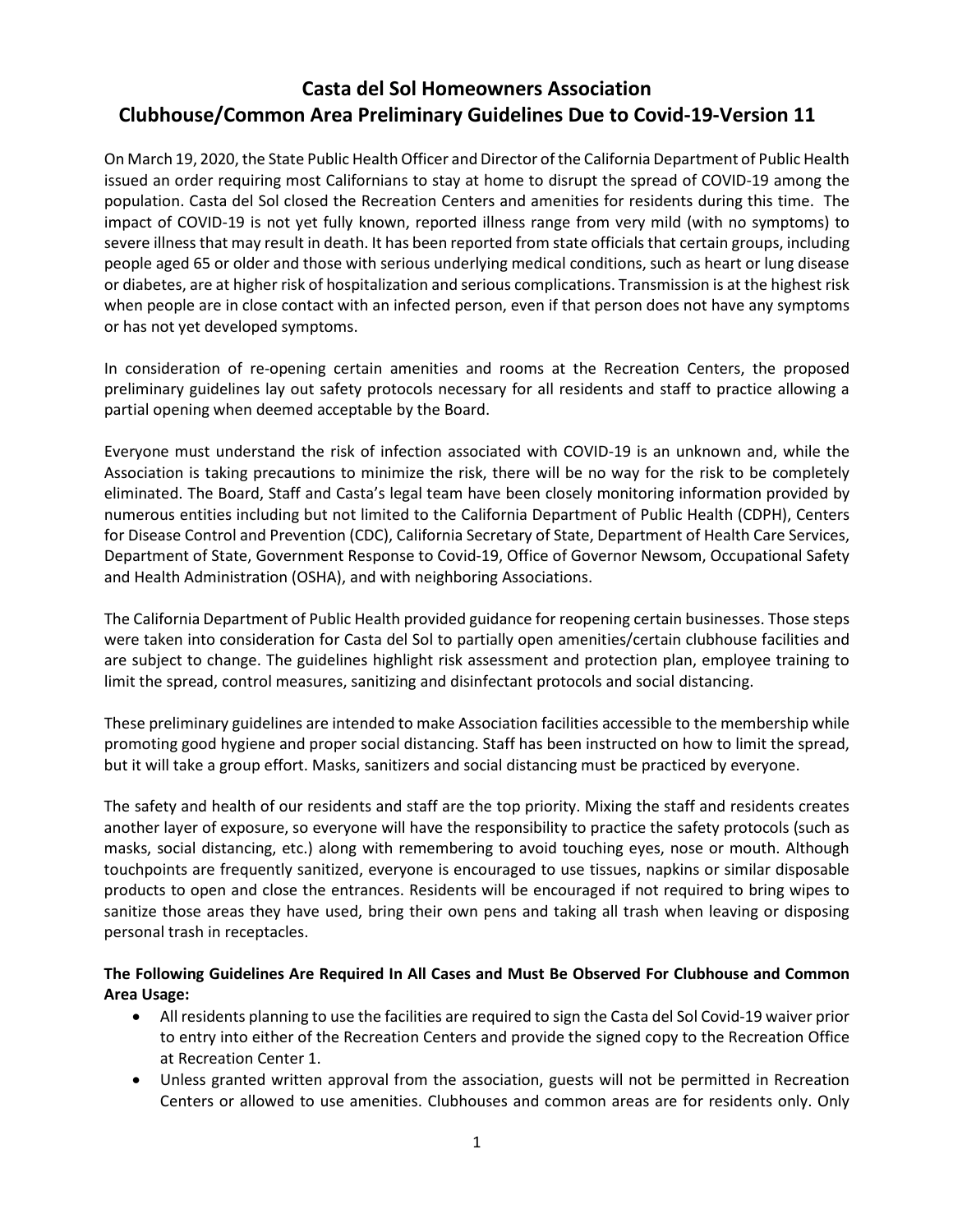access at Recreation Center #1 is through the gate closest to the Recreation Office.

- Residents will be required to use hand sanitizer before entering clubhouses. Residents are encouraged to bring their own hand sanitizer.
- Residents must wear a face masks when entering the recreation facilities (Only removal for sports as outlined in the guidelines below).
- Residents must not visit the clubhouses or socialize in the Common Areas if you have exhibited any illness symptoms or have been in contact with someone with COVID-19 over the last 14 days.
- Most rooms/ amenities will require advanced reservations.
- If gathering or using amenities residents must practice proper social distancing at all times.
- Guidelines are subject to change.
- The Board may change items listed in the Stages established for re-opening.
- Clubhouses and common areas are used at your own risk.
- Drinking fountains are disabled, please bring your own water.

The Board has remained consistent following state and local authorities' information to best protect the residents and staff of Casta del Sol, considering the community vulnerability due to age and consideration for additional restrictions. The Board has created a proposed stage approach to open the clubhouse in phases. Stages range from 1 with limited access to 5 where everything is open as it was before the pandemic.

#### **Current Stages Proposed (Stages and Items Included are Subject to Change):**

- **Stage 1** Reduced office hours, walking around open spaces at clubhouses is permitted, Vegetable garden, Chippers and Heritage Garden are open to residents only.
- **Stage 2** Reopening the Administration/Recreation Offices, Racquet courts (doubles permitted), Lawn Bowling, Vista room for selected purposes, two specific restrooms (Recreation Center #1 library restroom and Lawn Bowling Pavilion at Recreation Center 2), the Recreation center #1 pool, Bocce Ball, Ping Pong at Recreation Center #1 and a select Rec #2 Pool usage time for the Casta del Sol Water Exercise Club, M-F.

Current times for the Casta del Sol Offices are: Administration Office 8am-4pm, M-F Recreation Office 8am-4pm M-F, and select times when Rec. #1 pool is open.

The Recreation Center #1 Pool Area Times Are: MWF, 8am-8pm T and TH, 8am-4pm Saturday and Sunday 8am-3pm

Racquet Sports and Lawn Bowling Play Times Are: MWF, 8am-8pm T and TH, 8am-4pm Saturday and Sunday 8am-3pm

#### **Stage 3-Approved 5.20.21, Associations Current Stage-Officially Starting 5/24/21**

 Reopening in a limited capacity (details outlined in current Guidelines) and through a reservation system the following amenities: Recreation Center #1 Locker rooms open during clubhouse business hours, residents can fill out a request to reserve books and DVDs and library committee personnel will put together reservations for "curbside service", the Shuffleboard Pavilion will be available by reservation only Monday-Friday 8:30am-4pm for 1.5 hour time slots, Billiards will be available by reservation only during the hours of Monday-Sunday 9am-3pm for 1 hour time slots, Ceramics and Arts/ Crafts room will be available by reservation only Monday-Friday 8am-4pm and Saturday-Sunday 8am-3pm, subject to staffing and cleaning crews, residents would be able to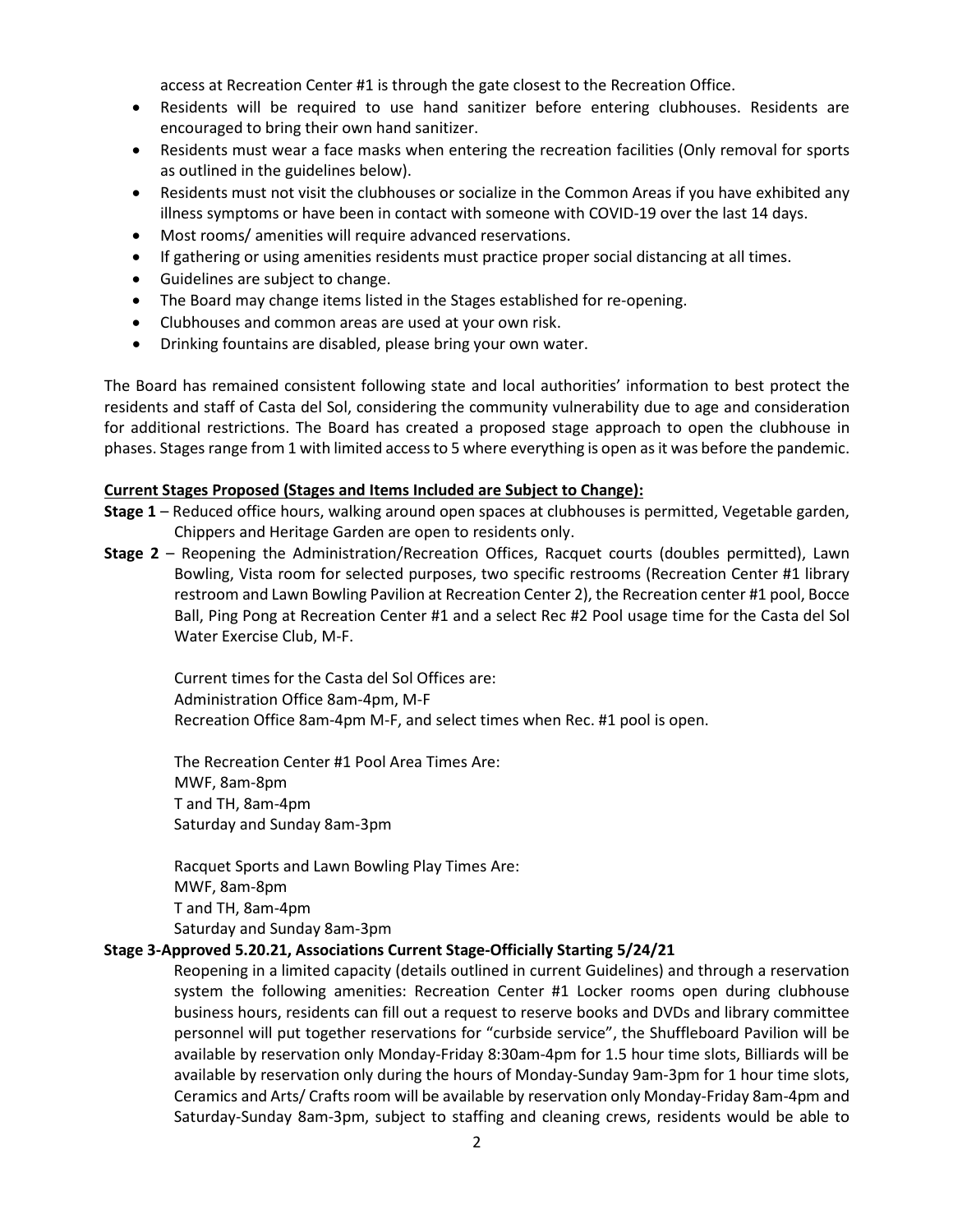reserve ceramics for 2 hours, twice a week, Recreation Center 2 pool open 8am-4pm M-F and weekends 7am-3pm, Casta del Sol Water Exercise club members will have Rec Center #1 pool reservation only from 8am-10am, M-F (up to 15 people), Gym use permitted during open clubhouse hours. Recreation 2 locker room restrooms (without indoor shower). Extended hours for clubhouse and racquet sports, Lawn Bowling Play.

- **Stage 4** –We will have a mixture of reopening additional multiple purpose rooms, additional
	- restrooms, other outdoor activities, pool and games. Extending clubhouse hours of operation, etc.
- **Stage 5** Reopening everything as it was before the pandemic without restrictions.

As the Board approves moving into various stages for the Association, the guidelines will be updated to reflect policies to maintain a safe environment. Including but not limited to, social distancing signs, masks, tape outlining the spacing required for visiting residents, one-way entry and exits and a schedule for cleaning after usage, etc. Rules and guidelines must be followed and are subject to change.

# **The Casta del Sol On-Site Team Direction**

Sanitizing and Disinfecting Areas at the Clubhouses:

- The following areas are cleaned and sanitized frequently:
	- 1. Door handles, gate touchpoints, handrails and entryways
	- 2. Chairs/Benches
	- 3. Tables, chairs, and countertops
- Trash contained within receptacles shall be removed daily. Trash receptacles including lids and containers shall be wiped down frequently.
- Restroom cleaning includes but is not limited to floors, door handles, light switches, toilets, faucets and dispensers. Restrooms are cleaned periodically throughout the day, ending at 3pm.
- All staff has access to proper cleaning products and is only using approved disinfectants.
- Cleaning drinking fountains when operational.

Appropriate Signage Posted:

- Instructing residents to properly social distance, identifying where to wait as they enter or exit the clubhouse and amenities.
- Signage has been provided reminding residents to use hand sanitizer, wash their hands frequently with soap and water and to cover their mo**u**ths when coughing and sneezing.
- Remain home if experiencing symptoms of illness including a fever of 100°F or above, sore throat, runny nose, chills, sneezing, coughing, abdominal pain or diarrhea.

Social Distancing Protocols and Hand Hygiene:

- Lower the occupancy to reduce crowding and ensure 6 feet of distance between users.
- Rearrange or remove furniture to provide adequate spacing.
- Remind residents to wear face covering when traveling through common areas of the property where it may not be possible to maintain physical distancing.
- Provide or ask that residents bring a 60% alcohol-based hand sanitizer.
- Frequently check restrooms to ensure they are stocked with hand soap and paper towels.

# **Details of Casta Del Sol Stages are Listed Below:**

**Stage 1** – Clubhouses closed, reduced office hours, walking around open spaces at clubhouses is permitted, Vegetable garden, Chippers and Heritage Garden are open to residents only.

# **Chippers**

- Stay at least six feet apart from other players.
- Must bring your own clubs and balls.
- Use hand sanitizer prior to using Chipping Area.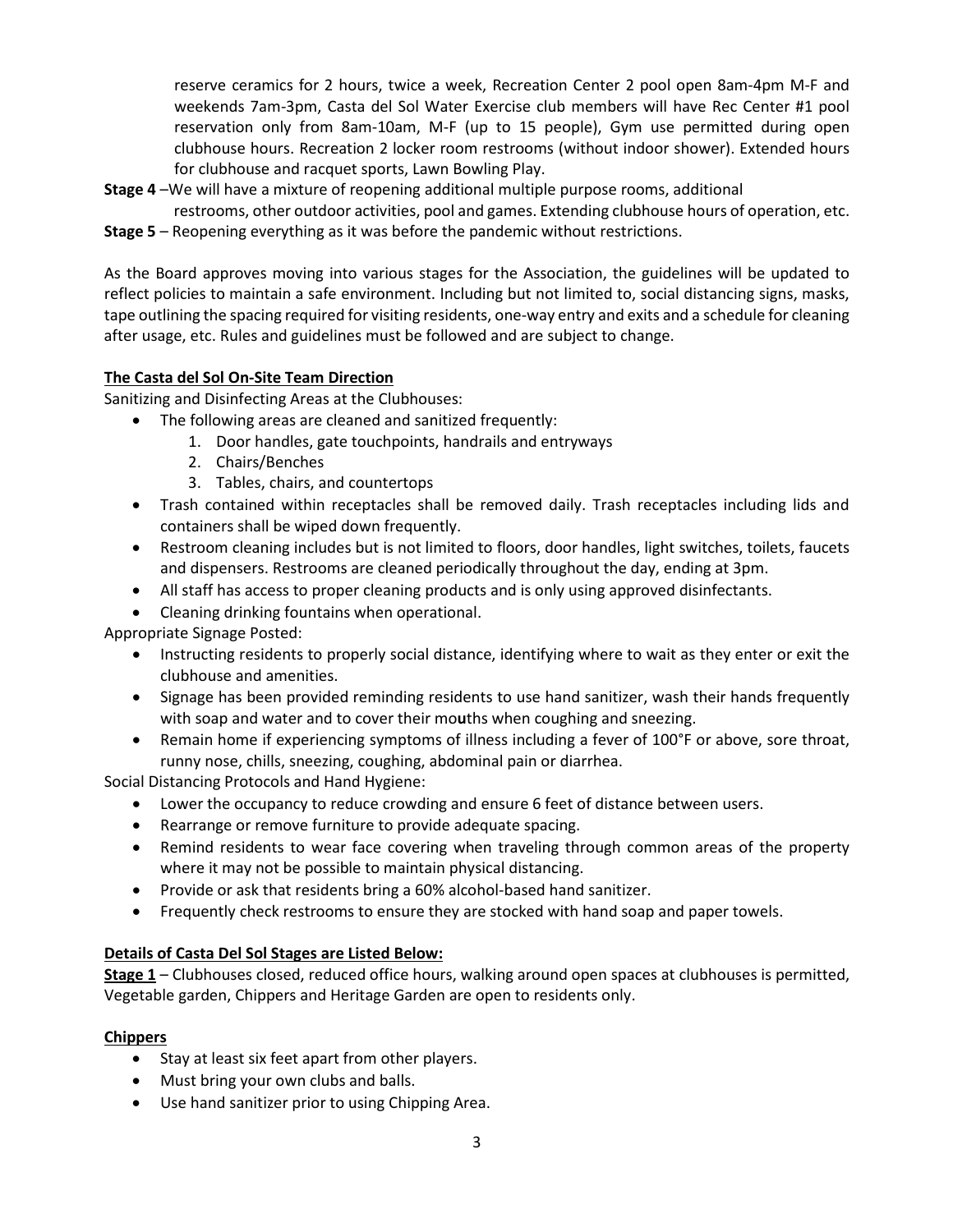### **Heritage Garden**

- Stay at least six feet apart from other residents.
- Use hand sanitizer prior to entering area.
- Must keep moving when walking through Heritage Garden.

### **Vegetable Garden**

- Residents only permitted in Vegetable Garden area.
- Stay at least six feet apart from other residents.
- Use hand sanitizer prior to using Vegetable Garden area.
- Any shared equipment must be properly sanitized, gloves are encouraged.

**Stage 2** – Reopening the Administration/Recreation Offices, Racquet courts (doubles permitted), Lawn Bowling, Vista room for selected purposes, two specific restrooms (Recreation Center #1 men's and women's Locker rooms and Lawn Bowling Pavilion at Recreation Center 2), the Recreation center #1 pool, Bocce Ball, Ping Pong at Recreation Center #1, Library Personnel for book restocking and a select Rec #2 Pool usage time for the Casta del Sol Water Exercise Club, M-F.

Current times for the Casta del Sol Offices are (RESIDENT RESERVATIONS SUGGESTED FOR OFFICE USE): Administration Office 8am-4pm, M-F Recreation Office 8am-4pm M-F, and select times when Rec. #1 pool is open.

The Recreation Center #1 Pool Area Times Are: M-F, 8am-8pm Saturday and Sunday 8am-3pm

Racquet Sports and Lawn Bowling Play Times Are: Everyday access, 8am-10pm

# **Administration Office Open from 8am-4pm, Monday through Friday (RESIDENT RESERVATIONS SUGGESTED FOR OFFICE USE):**

Both offices will reopen for essential business and only residents will be permitted. In some cases, reservations will need to be made to meet with staff. If reservations are scheduled, residents would be asked to arrive no more than 5 minutes before the reservation time to check-in with the Recreation Office. Most association documents are available online to reduce paper residents would require at the clubhouse. Residents should refrain from touching any surfaces, furniture, benches, etc. unless necessary. Residents would have to bring their own pens. Only one person per household would be encouraged to come in to handle association business (unless absolutely necessary). Hand sanitizer and masks would be required for both areas, signage will be posted about all requirements including proper social distancing.

**Administration (RESIDENT RESERVATIONS SUGGESTED FOR OFFICE USE):** Residents will not be permitted in the building however; tables will be placed at the front entrance where staff will be able to assist residents. There will be a barrier and tape on the ground marking every 6 feet indicating where residents should stand.

# **Recreation (RESIDENT RESERVATIONS SUGGESTED FOR OFFICE USE) Open from 8am-4pm, Monday**

**through Friday and Saturday and Sunday 8am-3pm :** Residents will wait in line to go into the office (whether outside or in the Vista room) and be spaced out with tape to be 6ft apart. Residents will come in one way to the office and exit another, in order to limit contact with others. Staff will block off walkways for people to get to the other areas of the clubhouse such as the rose garden area, billiards, etc. Chairs are removed from the library to eliminate the appearance of a place to sit. Plexiglas on the Recreation Office counter to shield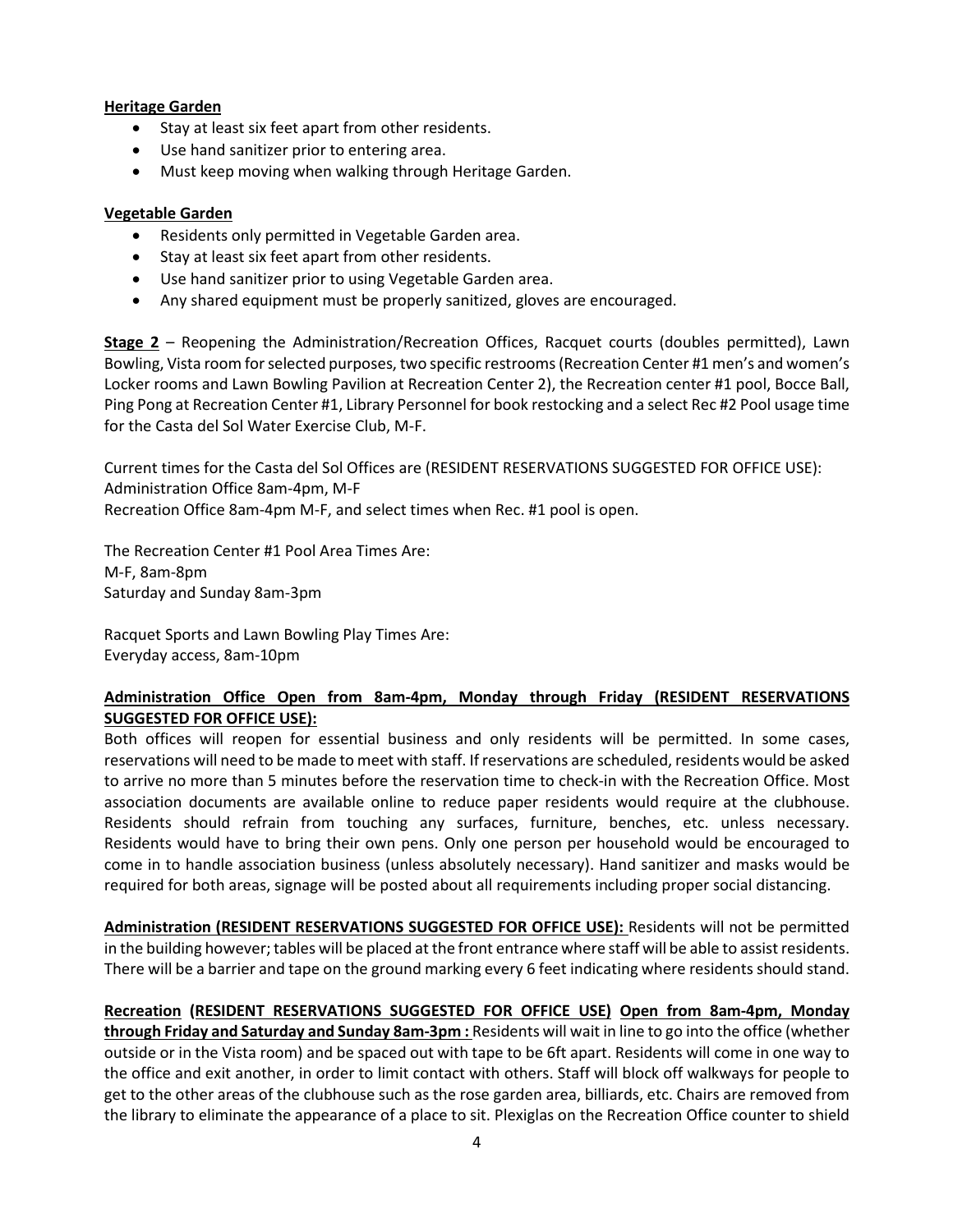residents and staff, etc. For the current guidelines, residents will have access to post information at the Rec 1 Bulletin Board through coordination with the Recreation office staff.

## **Committee Meetings on the "Zoom" Phone and Computer App**

# **Most Association Board and Committee Meetings use Zoom ID#336-234-8073, Password 12345, Phone #1-669-900-6833**

- Committee Chair must contact staff to reserve zoom number and set up e-blast to community with zoom information.
- Reservations must be made with the Recreation department at least three days in advance for Committee meetings to ensure zoom will be set up.
- When making a "Zoom" reservation, the Chair will be required to provide a start and end time for their meeting.
- Committee members will be asked to Sign on zoom 10 to 15 minutes before the meeting starts.

# **Reopening Pickle ball, Paddle Tennis & Tennis Courts, Everyday from 8am-10pm**

- Players should not play if they are uncomfortable with any of these guidelines or observations at the courts.
- Double play for all court usage is permitted.
- Reservations must be made to use the courts.
- Safety and health of our residents are top priority.
- Residents are the only people allowed to play on the courts.
- If you sneeze or cough, do so into a tissue or upper sleeve.
- Avoid sharing food, drinks, towels, equipment.

#### **Court Reservations and Play**

- All reservations to be made in advance following club rules. Sign up at the courts or on dwellingLive.
- Special designated reservation times for clubs permitted.
- "open" play permitted.
- Tennis ball machine use is permitted.
- Players must arrive no more than 10 minutes before reservation time to check-in and be prepared to enter the reserved court space.
- Players should use caution touching surfaces (i.e. avoid touching gates, fences, benches, nets, etc.) to be extra safe.
- Sanitize hands before using courts.
- Players will need to vacate the court 5 minutes prior to their scheduled end time to maintain social distancing during the court exchange.
- Players should bring their own water bottles.
- When entering the court, players are to stage bags and water bottles 6 ft. apart in marked areas.
- Upon leaving the court player must remove all their belongings.

### **Preparing to Play**

- Bring your own hand sanitizer and/or disinfectant wipes. Clean and wipe down your equipment, including racquets and water bottles before going onto the court.
- Do not share racquets or any other equipment such as wristbands, grips, hats and towels.
- Bring a full water bottle.

### **During Play**

• Stay at least six feet apart from other players. No handshakes, paddle bumps or physical contact between players who are not members of the same household.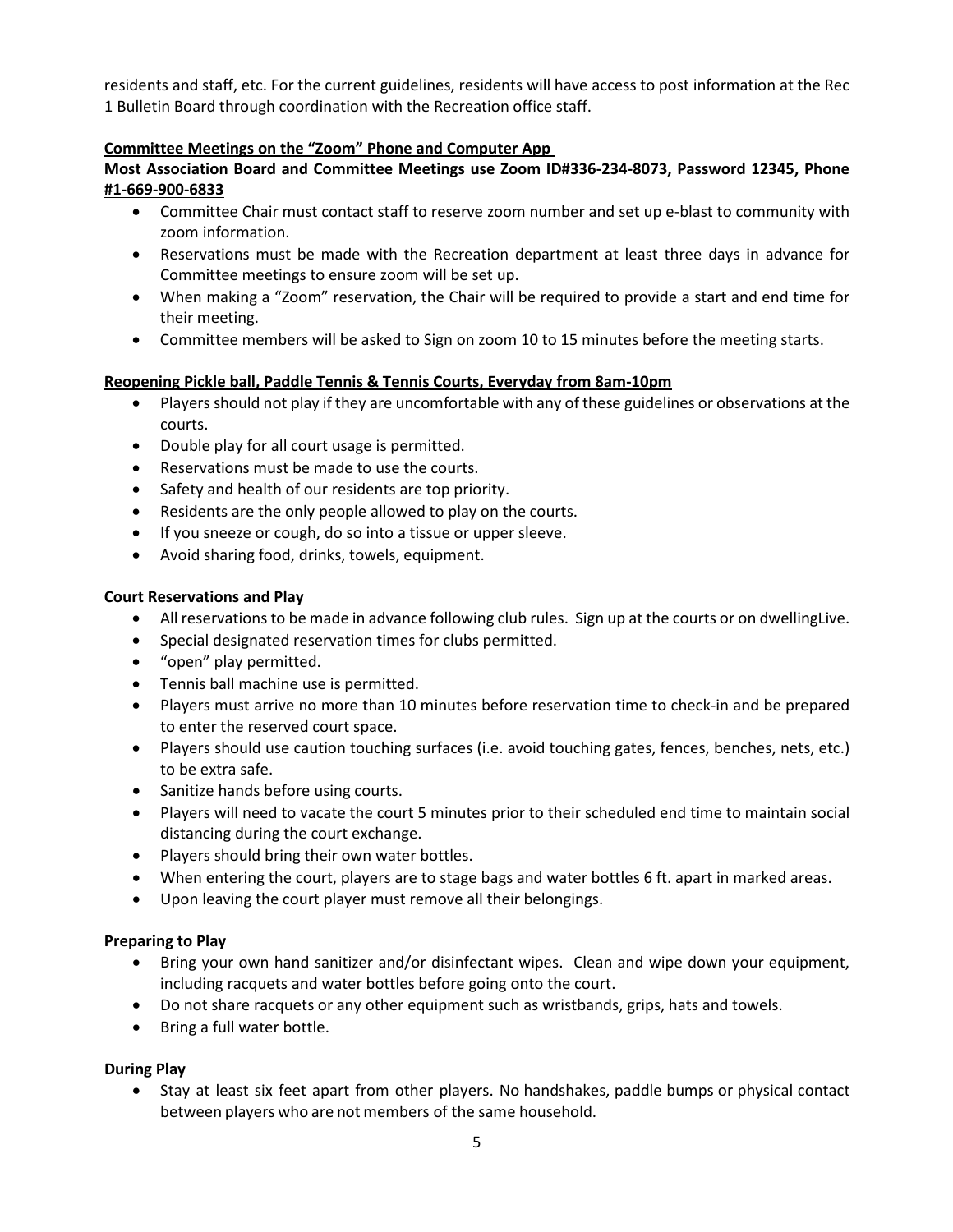- Use verbal scoring.
- Avoid touching your face after handling a ball, racquet or other equipment.
- Wash your hands promptly if you have touched your eyes, nose or mouth or use hand sanitizer if soap and water is not readily available.
- Use your racquet or foot to pick up balls and hit them to your opponent.
- Stay on your side of court, avoid changing ends of the court. If you must change sides of the court, everyone should pass to the right and maintain social distancing.
- Remain at least 6ft. apart from other players when taking a break.

# **After Play**

- Players will need to vacate the court 5 minutes prior to their scheduled end time to maintain social distancing during the court exchange.
- Wipe down commonly touched surfaces.
- No extra-curricular or social activity should take place on site. No congregation after playing.

# **Lawn Bowling Green MWF, 8am-8pm, T and TH, 8am-4pm and Saturday and Sunday 8am-3pm**

- Lawn Bowling limited to residents only. No guests or visitors will be permitted.
- Reservations to play: Eliminate drop-in social bowling and require participation time to be made in advance. Reservation play time will only be available Monday through Friday 8am to 4pm and Saturday and Sunday 8am to 3pm.
- Publicize: Provide clear professional signage informing resident of operational changes and to encourage participation of the sanitation practices.
- Clean: Increase the frequency of routine cleaning, sanitization and disinfection of all locations, especially all common and high traffic areas, and frequently touched surfaces. Prepare a location, equipment, and plan to sanitize the equipment after every use.
- Sanitize: Increase the number of hand sanitizer stations near the green. Ensure approved antimicrobial products are used for all sanitation procedures.
- No access to the bowls room. Arrangements will be made for members to retrieve their equipment and store at home. (Practice Play)
- Access to the equipment room is strictly limited to the club host(s) for that specific day. Club hosts are identified by the club officers. (Club Play)
- Direct players to bring their own water/beverage bottles and to take them home or discard them in the trash receptacles after play.
- Limit the number of people in the clubhouse based upon the size of the clubhouse and local rules for large group gatherings (such as 10).
- It is recommended that players do not congregate before or after play.
- It is recommended that players bring their own folding chairs and placed at least 6 feet apart.

# **Prior to Play**

- Play will be limited to individual practice, singles, or mixed pairs (not of the same household).
- The host will determine which rinks and which directions will be used. In all cases, no more than four rinks may be used and they must be alternated.
- No touching: players to replace handshakes with other touch-less forms of greeting.
- Players shall wear masks, unless able to properly social distance.
- No shared equipment. Each bowler to provide own mat (or towel to use as a mat), Jack (or golf ball as a substitute), and their own bowls. (Practice Play)
- Equipment shall consist of jacks, mats, rakes, scorecards, steps, and poles. Players will bring their own bowls from home. (Club Play)
- The host(s) shall sanitize/spray all items and set out for each team to use. (Club Play)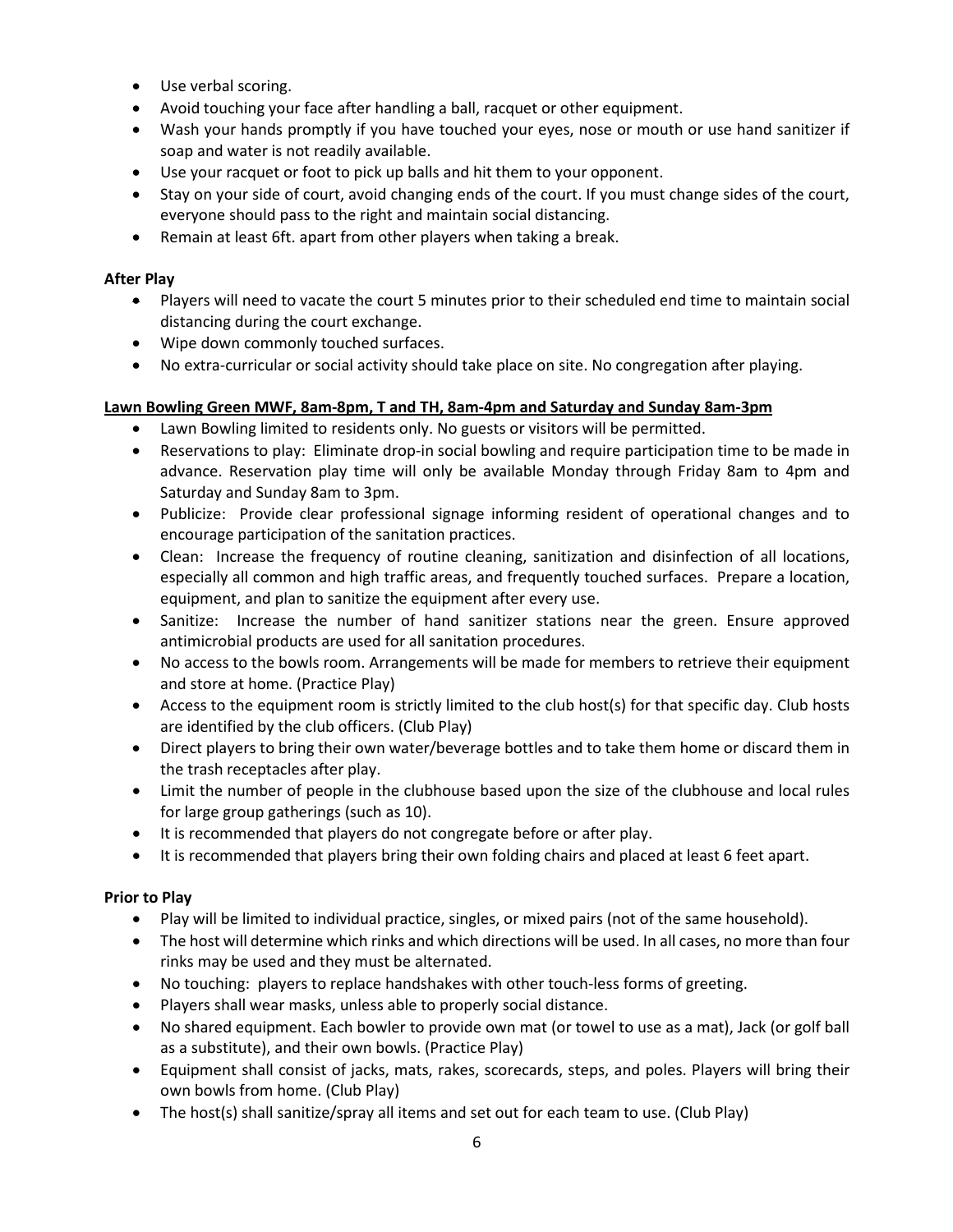• To assist players to descend to the green the host will place the Club wooden steps. (Club Play)

# **During Play**

- Must wear a mask if within 6 feet of another person, if able to social distance the mask may be removed.
- Preferable to set the jack rather than roll it. If rolling the jack is still to be done, jacks will be assigned to each lead to roll themselves. Skips to set the jack with his/her foot. Assign one Skip to pick up the mat after finishing the end. A glove should be worn when picking up the mat. Alternatively, the skip can use the lifter to pick up the mat.
- Preferable to not use rakes and kick bowls into proper placement. If a rake must be used, then only one person does all of the raking. Sanitize the rake before and after play.
- Preferable to not measure. If measuring must be done, assign one person to do all the measuring, only use your own measure.
- Direct players to eliminate the use of scoreboards by providing paper score cards and pencils that players can keep.
- Players stand six feet apart at all times while waiting a turn and delivering a bowl.
- Never touch another player's bowls except kicking them in with feet.
- If an individual player requires additional assistance, he/she may request from the host(s) the use of a Club pole. The host(s) will sanitize. It will be understood that the pole is only for the use of the individual who made the request.

# **After Play**

- Each lead will be responsible for returning his/her assigned item(s) to the cart area. The host(s) will sanitize and return items to the cart and return the cart to the equipment room. (Club Play)
- Direct all players to take their bowls home after play.
- Require players to personally dispose of their trash in the nearby receptacles.
- Players must leave the green immediately after playing.

# **Library Restroom at Recreation Center #1 -Closed**

**Recreation Center #1 Locker rooms Open for Resident Use (Usage Times M-F, 8am-8pm, Weekends 8am-3pm Only). Recreation Center #2 Locker rooms Open for Resident Use (Usage Times M-F, 8am-4pm, Weekends 7am-3pm, Lawn Bowling Pavilion Restroom Open 7am-10pm.** 

- Cleaning includes but is not limited to toilets, sinks, faucets, door handles, light switches, touchpoints and dispensers.
- Restrooms are being cleaned frequently.
- Sanitizing and Disinfecting Areas Frequently.
- No indoor showering permitted.

# **Recreation Center #1 Pool Area Open Times M-F, 8am-8pm, Weekends 8am-3pm**

- Reservation for pool use is mandatory, the method of reservations is online through Dwelling Live.
- For the current guidelines, a max capacity of 15 persons can use the Rec 1 pool at one time.
- For the current guidelines 15 lounge chairs will be spaced out around the rec 1 pool. Furniture must not be moved and will be spaced out. Even if with same households the furniture is to remain spaced out.
- Time slots for Rec #1 pool use are for 2-hour block period. Reservation times are, 10am-8pm, Monday-Friday. 8am-3pm on Saturday and Sunday.
- Swimmers may reserve the pool for a maximum of 120 minutes each day.
- Cleaning will be at the beginning of day and staff will periodically clean throughout the day.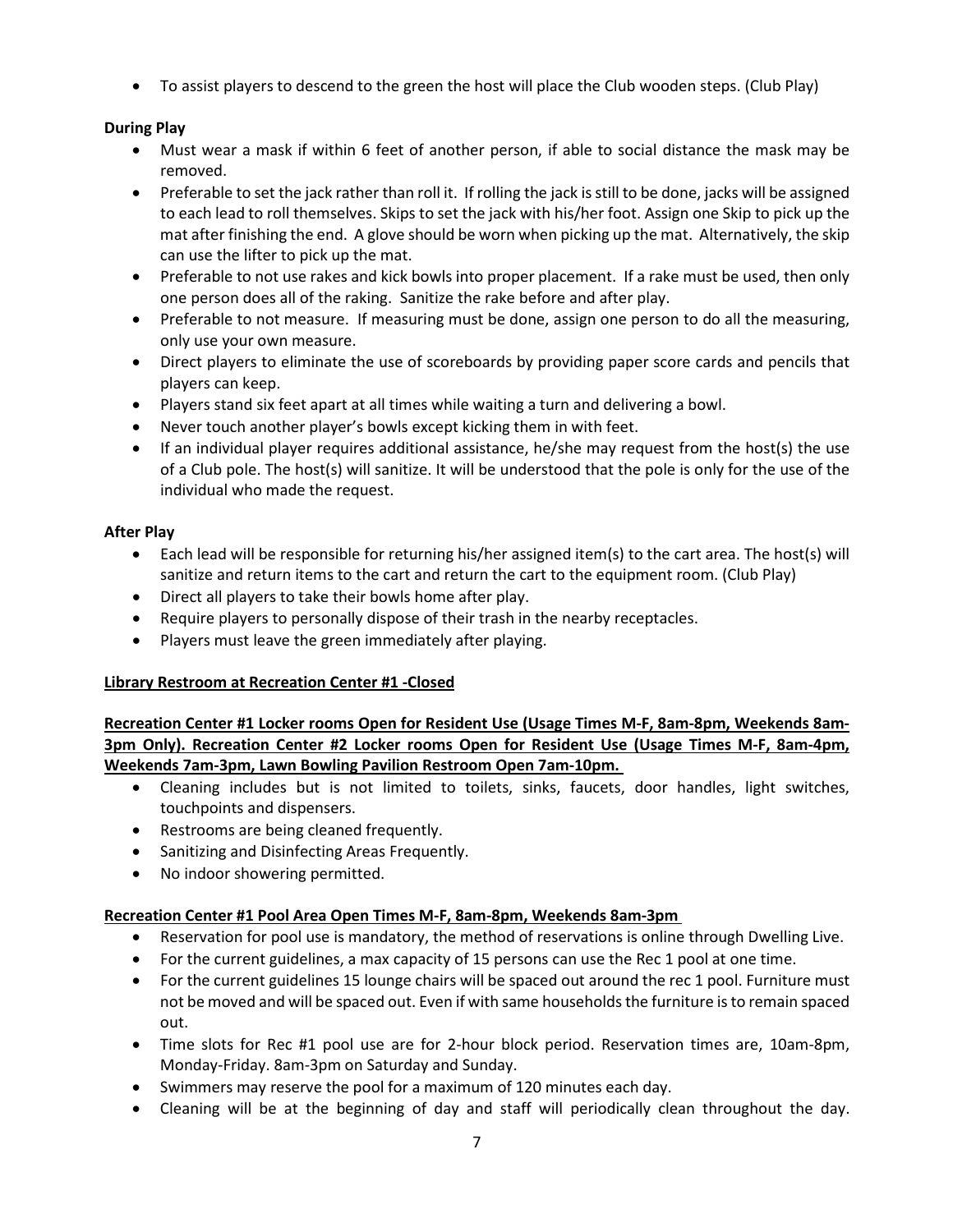Residents can clean the furniture themselves if they want to disinfect (Additional supplies are located at the pool area).

- pool users may not roam around the clubhouse.
- Social distancing practices must be followed.
- Residents must wear face masks up to the point they enter the pool and once they exit the pool.
- Residents must sign in with the office staff prior to using the pool.
- Residents must come to the pool area with their swimming attire on.
- Tables and chairs are unavailable for use.
- Outdoor showers may be used.
- For the current guidelines, the Water Exercise Club is designated to have the Rec 1 pool M-F from 8:00am-10:00am for a max of 15 club members.

# **Recreation Center #1 Spa Area Open Times M-F, 8am-8pm, Weekends 8am-3pm**

- Maximum of 3 spa users at a time, if you see other residents waiting for the spa, please limit your usage to 20 minutes and rotate.
- Social distancing practices must be followed.
- Residents must wear face masks up to the point they enter the spa and once they exit the spa.
- Residents must come to the pool area with their swimming attire on.
- Outdoor showers may be used.
- Locker room showers are not permitted.

# **Recreation Center #2 Pool and Spa Area Open Times M-F, 8am-4pm, Weekends 8am-3pm**

- Reservation for pool use is mandatory, the method of reservations is online through Dwelling Live.
- For the current guidelines, the Rec 2 pool is scheduled to be divided up in to 3 lanes for open swim.
- For the current guidelines, a max capacity of 10 persons can use the Rec 2 pool at one time.
- 10 lounge chairs will be spaced out around the rec 2 pool. Furniture must not be moved and will be spaced out. Even if with same households the furniture is to remain spaced out.
- Time slots for Rec #2 pool use are for 2-hour block period, reservation times are, 8am-4pm, Monday-Friday and 8am-3pm on Saturday and Sunday.
- Swimmers may reserve the pool for a maximum of 120 minutes each day.
- Cleaning will be at the beginning of day and staff will periodically clean throughout the day. Residents can clean the furniture themselves if they want to disinfect (Additional supplies are located at the pool area).
- Social distancing practices must be followed.
- Residents must wear face masks up to the point they enter the pool and once they exit the pool and using pool furniture.
- **FYI-THERE WILL BE NO SIGN IN**
- **Residents must come to the pool area with their swimming attire on.**
- Outdoor showers may be used.
- Maximum of 2 spa users at a time, if you see other residents waiting for the spa, please limit your usage to 20 minutes and rotate.

### **Recreation #2 Locker Rooms Open Times M-F, 8am-4pm, Weekends 8am-3pm**

- No indoor showering permitted.
- Restrooms cleaned periodically.

### **Opening Bocce Ball Courts (Court Usage Times MWF, adjusted time in cooler months)**

• Players should not play if they are uncomfortable with any of these guidelines or observations at the courts.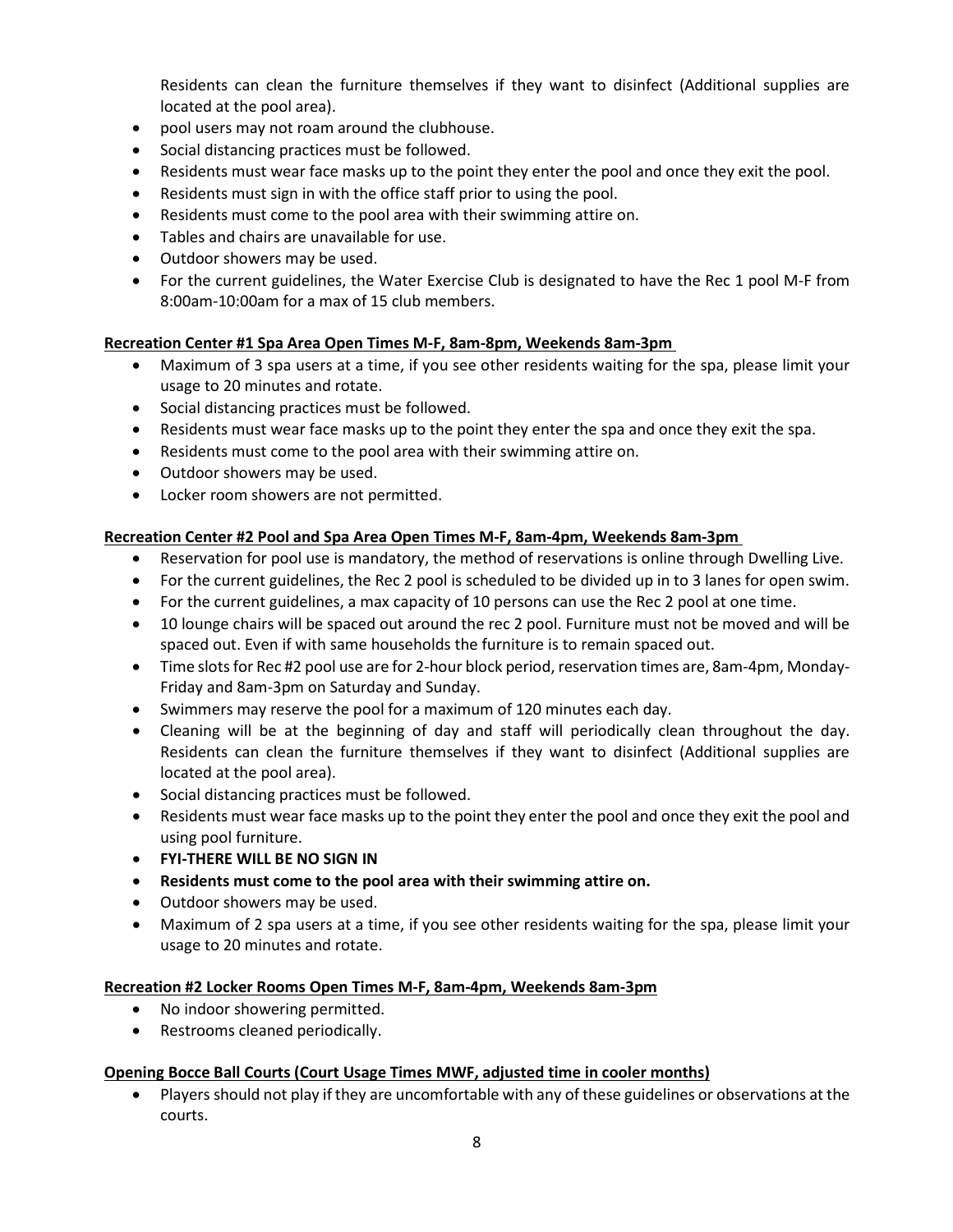- Hand Sanitizer must be used before each game.
- Everyone would have to pick-up their own ball.
- Only 8 members on each court (16 total players permitted).

### **Ping Pong Play (M-F, 8:30am-2:30pm - Outside & MWF, 4pm to 8pm and Sat. 8am-3pm - Inside)**

- Players should not play if they are uncomfortable with any of these guidelines or observations at the courts.
- Hand Sanitizer must be used before each game.
- Everyone would have to bring their own paddle and balls.
- Only 2 members for each table.
- Maximum of 2 tables in use at a time outside and a maximum of 1 table in use at a time inside.
- Social Distancing must be practiced.
- Reservation must be made through Dwelling Live.
- Reservation are for 1-hour time slots.
- Residents must sign in with the office staff prior to playing.

### **Library Reopening**

- No Donations will be accepted.
- Select library Committee Personnel is permitted to volunteer and restock books.
- Residents can fill out a request to reserve books and DVDs then drop it off at the Recreation Office.
- Library Committee Personnel will call residents to confirm reservation and schedule a pick-up time.
- Resident will pick-up reservations on assigned date from staff who are located outside Recreation Office.

**Stage 3-**Reopening in a limited capacity (details outlined in current Guidelines) and through a reservation system the following amenities: Recreation Center #1 use of the spa by reservation only for up to two people at a time for a twenty minutes time reservation period (Social distancing is mandatory), Recreation Center #1 Locker rooms open during clubhouse business hours, residents can fill out a request to reserve books and DVDs and library committee personnel will put together reservations for "curbside service", the Shuffleboard Pavilion will be available by reservation only Monday-Friday 8:30am-4pm for 1.5 hour time slots, Billiards will be available by reservation only during the hours of Monday-Sunday 9am-3pm for 1 hour time slots, Ceramics and Arts/ Crafts room will be available by reservation only Monday-Friday 8am-4pm and Saturday-Sunday 8am-3pm, subject to staffing and cleaning crews, residents would be able to reserve ceramics for 2 hours, twice a week, Recreation Center 2 pool, designated for Casta del Sol Water Exercise club members only from 8am-10am, M-F, Gym use permitted during open clubhouse hours.

The below items are subject to change and additional amenities/guideline details may be added. Staff will consult with Club Presidents to review current guidelines, possibly improve/ change guidelines, discuss hours of use and bring to the Board for future approval.

### **Shuffleboard Pavilion**

All residents requesting to use the facilities will be required to sign a waiver prior to entry into the Recreation Center/resuming play. If you do not feel well, please stay home.

All reservations to be made in advance through Dwelling Live. Reservation will only be made Monday through Friday 8:00am to 4:00pm. Reservations are for 2-hour time slots.

- Maximum of 8 players and two courts may be used at any one time to make it easier to maintain social distancing.
- Players must arrive no more than 10 minutes before reservation time to check-in with the Recreation Office.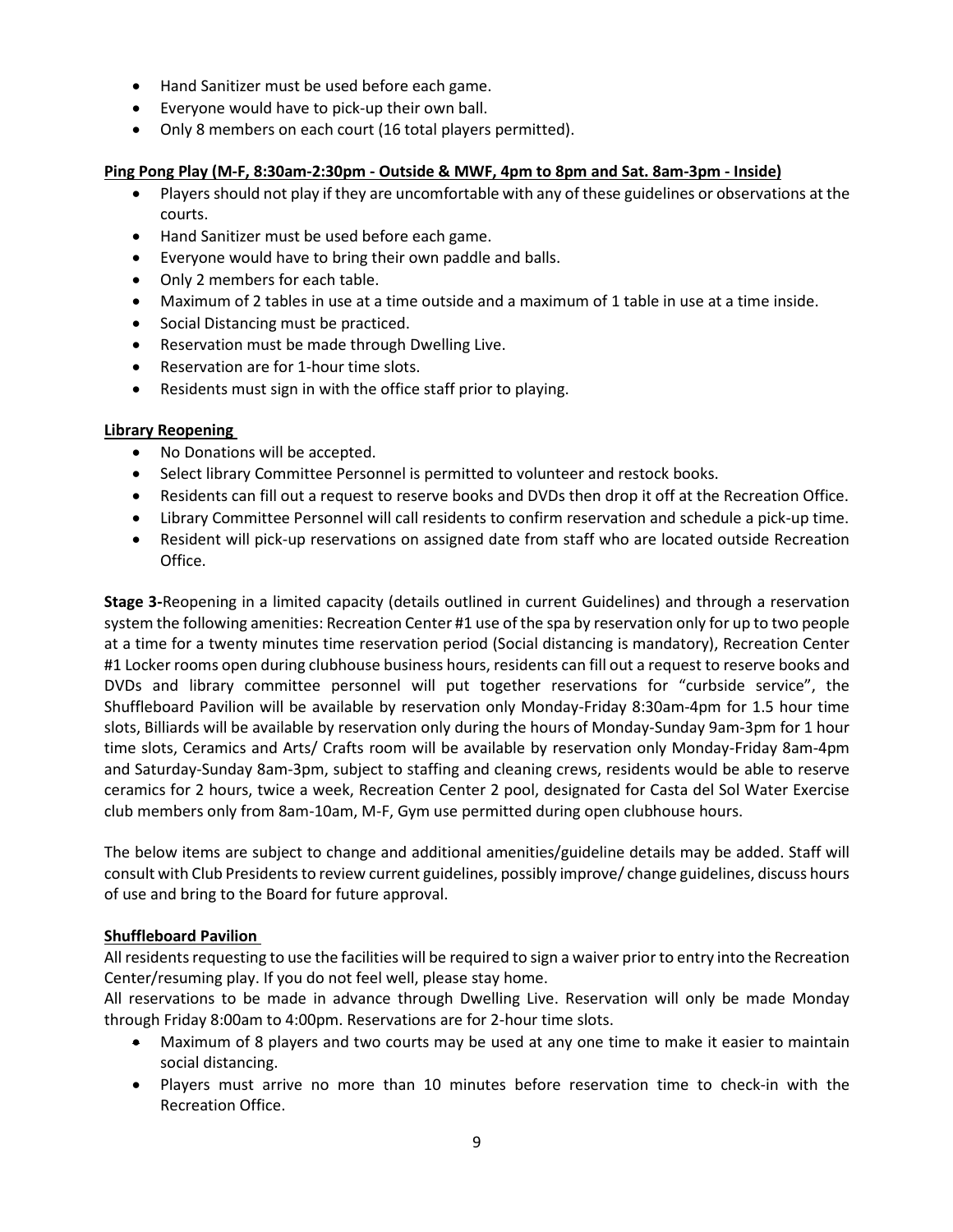- Players must always wear face masks and practice social distancing.
- Use a hand sanitizer if soap and water are not readily available, before going to the court and after you leave the courts. Please bring your own hand sanitizer.
- As one player will normally be sitting when not playing, use only your designated chair, wiping it down with the cleaning solutions provided before and after your match.
- Players should wipe down score markers, the disks and "sticks" before and after playing with the cleaning solutions provided.
- Players are required to always use shuffleboard cue to move Discs. (Do not pick Discs up with hands)
- Players should bring their own water bottles.
- Players should refrain from touching any surfaces, furniture, benches, etc. unless necessary.
- Players will need to take all items with them when they leave and leave promptly when their reservation time is over.

#### **Billiards Room**

- All reservations to be made in advance through Dwelling Live. Reservation will only be made Monday through Sunday from 9am to 3pm. Reservations are for a 1-hour time slot.
- The door(s) are to remain open for maximum air exchange.
- Players must stay 6 ft. apart.
- Maximum of 2 designated tables in use at a time.
- Only  $\frac{4}{5}$  players per table. Maximum of  $\frac{8}{5}$  players in the Billiards Room at a time.
- Players must arrive no more than 10 minutes before reservation time to check-in with the Recreation Office.
- Players must always wear face masks and practice social distancing.
- Use a hand sanitizer if soap and water are not readily available, before going into the room and after you leave. Please bring your own hand sanitizer.
- Players must wipe down the billiards sticks, racks and balls before and after playing with the cleaning solutions provided.
- There should be a single referee/racker per table, sanitizing occasionally.
- Racked cues should be sanitized if used and or being handled by opposite person/team.
- Players should refrain from touching any surfaces, furniture unless necessary.
- Players will need to take all items with them when they leave and leave promptly when their reservation time is over.

### **Ceramics Room and Arts & Crafts – Ceramics Club, Jewelry, Wood Workers**

- All reservations to be made in advance through Dwelling Live. Reservation will only be made Monday through Friday 8am to 4pm and Saturday & Sunday 8am to 3pm, subject to staffing and cleaning crews.
- Reservation will be only made that allow for residents to work in stations that are 6ft apart (Guidelines Version 11 added 2 stations).
- Residents can make a reservation for 2 hours, twice a week.
- Residents must arrive no more than 10 minutes before reservation time to check-in with the Recreation Office.
- Residents must clean their workstation and be ready to exit the room 10 minutes prior to their reservation ending.
- Residents must always wear a mask and practice social distancing.
- Residents should refrain from touching any surfaces, furniture unless necessary.
- Use a hand sanitizer if soap and water are not readily available, before going into the room. Please bring your own hand sanitizer.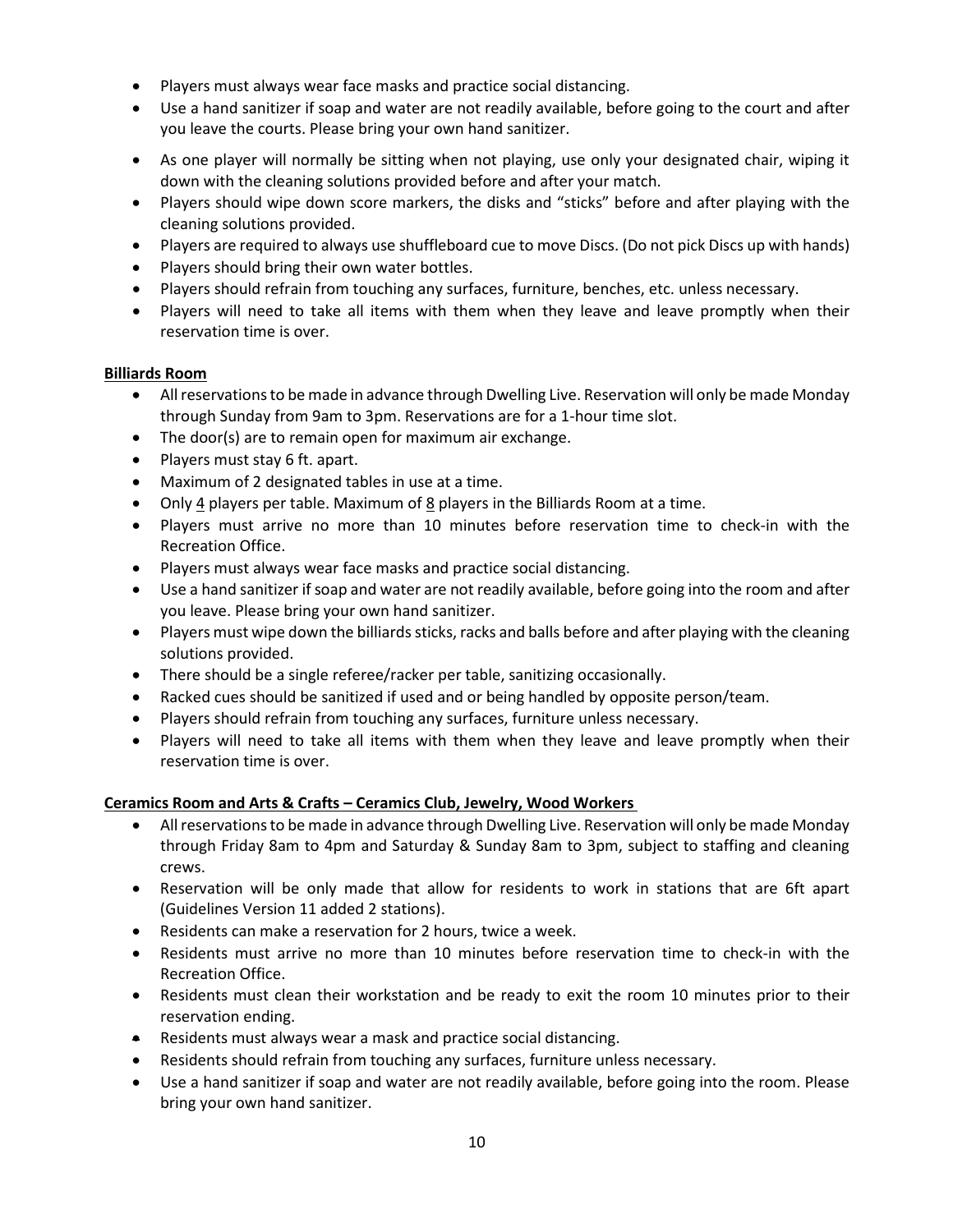• Resident should wipe down workstation or any other items that others might have handled.

# **Fitness Center - MWF, 8am-8pm, T and TH, 8am-4pm, Weekends 8am-3pm**

- Reservation for fitness center use is mandatory, the method of reservations is online through Dwelling Live.
- Gym reservations are for 1-hour blocks (on the hour) only.
- Residents must arrive no more than 10 minutes before reservation time to check-in with the Recreation Office.
- Maximum of 4 users in the fitness center at a time.
- Residents only, no personal trainers, non-residents, etc.
- Users must always wear face masks or face shields and practice social distancing.
- Washing hands or use of hand sanitizer before going into the room is required.
- Users should wipe down equipment and other gym items that they have come in contact with.
- Residents should refrain from touching surfaces, furniture unless necessary.
- Users should bring their own water bottles since drinking fountains are not available.

**Stage 4** –We will have a mixture of reopening additional multiple purpose rooms, additional restrooms, other outdoor activities, pool and games. Extending clubhouse hours of operation, etc.

# **Stage 5 – Reopening everything as it was before the pandemic without restrictions**

# **Recreation Center #1 Amenities Listed in Alphabetical Order-All Room usages will be by appointment only or check in with the staff.**

Arts & Crafts Room – Stage 3 – Limit of two people but they must practice social distancing when setting up workstations, maximum of two hours of use permitted.

BBQ--Stage 4 – Only for residents who space out 6 feet from others.

Billiards Room – Stage 3 – Group size two to eight but only four people per table to allow for social distancing and only be permitted to use table's diagonal from each other. Maximum of two hours of play permitted. Bocce Ball – Stage 3 – Only for select time and days.

Ceramics Room – Stage 3 – Limit of two people but they must practice social distancing when setting up workstations. Maximum of two hours of use permitted.

Fiesta Room – Stage 4 Only for group activities that can be spread apart not game groups that need to be in close contact to interact.

Fitness Center – Stage 3.

Garden Room – Stage 4 Only for group activities that can be spread apart not game groups that need to be in close contact to interact.

Horseshoe Area-Stage 4-When additional areas are open in the clubhouse.

Kitchen use for residents - Stage 4 or 5 - For Club events or private parties.

Library – Stage 3 – Library not officially open for residents in Stage 2-Limited library personnel can restock.

Locker Rooms – Stage 2- (Showers may not be available until Stage 4 due to more extensive cleaning needed).

Ping Pong-Stage 2 – By Reservation Only – 2 tables with 2 people per table outside and 1 table with 2 people inside. Limited days and times.

Restrooms Stage-2 Through 4, Locker Rooms – Stage 3.

Shuffleboard Pavilion – Stage 3 – By Reservation Only – Group size of two or four. If it is a group of four then they need to be practicing social distancing and playing on a separate court.

Swimming Pool & Spa – Stage 2, Spa use at Rec #1 only, by reservation only.

Vista Room – Stage 4 – For select purposes.

Vista Room-Stage 4 or 5-For party use, club events, etc.